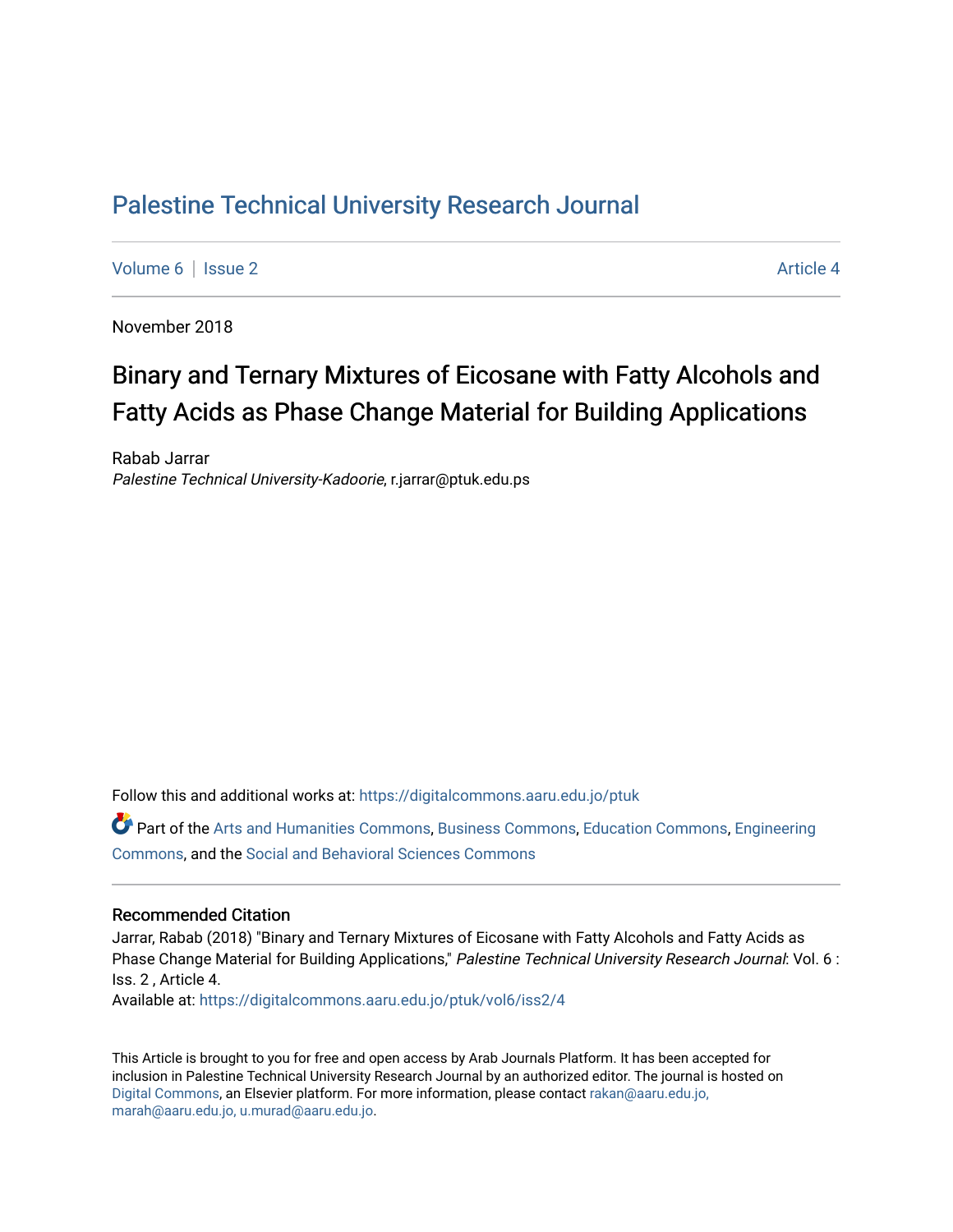

# **Binary and Ternary Mixtures of Eicosane with Fatty Alcohols and Fatty Acids as Phase Change Material for Building Applications.**

## **Rabab Jarrar 1\*, Reyad Sawafta<sup>2</sup>**

<sup>1</sup>Physics Department, Faculty of Science, Palestine Technical University- Kadoorie, Tulkarm, Palestine.

<sup>2</sup>QuarTek Corporation ,120 E Pritchard Street , Asheboro, NC 27203, USA.

\* r.jarrar@ptuk.edu.ps

Received 17/08/ 2018, Accepted 18/11/ 2018, Published 27/11/2018

**Abstract**: Stable phase change materials (PCMS ) of binary and ternary mixtures of organic compounds were prepared in this work to be installed in buildings for purposes of heat energy storage. Binary mixtures of PCMS as salt hydrates, paraffins were heavily investigated but most of the mixing was within the same group very few articles deal with mixing PCMS from different organic groups or mixing more than two materials. A preparation and a differential scanning calorimetry ( DSC) investigation of binary and ternary mixtures of eicosane with fatty alcohols and fatty acids were performed. The eutectic mixtures of the binary systems were determined to be( 70% eicosane – 30% cetyl alcohol ) , (50% eicosane – 50% lauric acid) and (25% eicosane – 75% capric acid ) with melting temperature and latent heat of (33.77 °C, 237.6 J/g), (30.63 ºC , 207.7 J/g ) and ( 24.96 ºC , 200.3 J/g ) respectively . The last one is very suitable for building applications. An eutectic mixture of eicosane with myristyl alcohol from previous work was considered as a new material and used to prepare two ternary mixtures( for the first time in literature) with both Cetyl Alcohol and Capric acid . An exciting results of temperatures were obtained : 26.86 ºC for the first ternary mixture and 16.23 ºC for the second one with moderate latent heats of 133.5 J/g and 157.7 J/g. The first one is very suitable for building applications and the second one is suitable for low thermal applications .These results will open the door to try ternary mixtures of common phase change materials to obtain various melting temperatures to suit different applications .

*Keywords***:** *phase change material; differential scanning calorimetry; latent heat; eutectic mixture , ternary mixture*

## **1. INTRODUCTION**

A phase change material ( PCM ) can benefit from solar and environmental energy during melting and solidification , this will occur by releasing heat during the process of melting and absorbing the same amount during solidification at the same temperature and this maintains a regulated temperature (Kürklü,1997) and makes PCMS play the role of heat stores (Pandy et al., 2018; Kenisarin and Mahkamov,2007; Sharma et al. , 2009 ; Sharma and Sagara, 2005, ) and can be used in many exciting thermal applications ( Wang X and TSO CY, 2017). A very common example of PCMS is pure water. But its 0°C melting temperature makes it unsuitable

for most thermal applications .Organic and inorganic PCMs ( paraffins, fatty acids, salt hydrates ,……) as main types have been heavily investigated to use across a wide range of melting temperatures Each type has its own advantages and disadvantages (Abhat, 1983; Zalba et al. 2003; Kaygusuz,1999; Hasnain, 1998). Binary and eutectic mixtures of phase change materials ( organic – organic , organic – inorganic , inorganic- inorganic) have been studied by scientists. Mixing a phase change material with another one is used by scientists to modify the melting temperature and in general this process will give a new melting temperature for the eutectic mixture smaller than both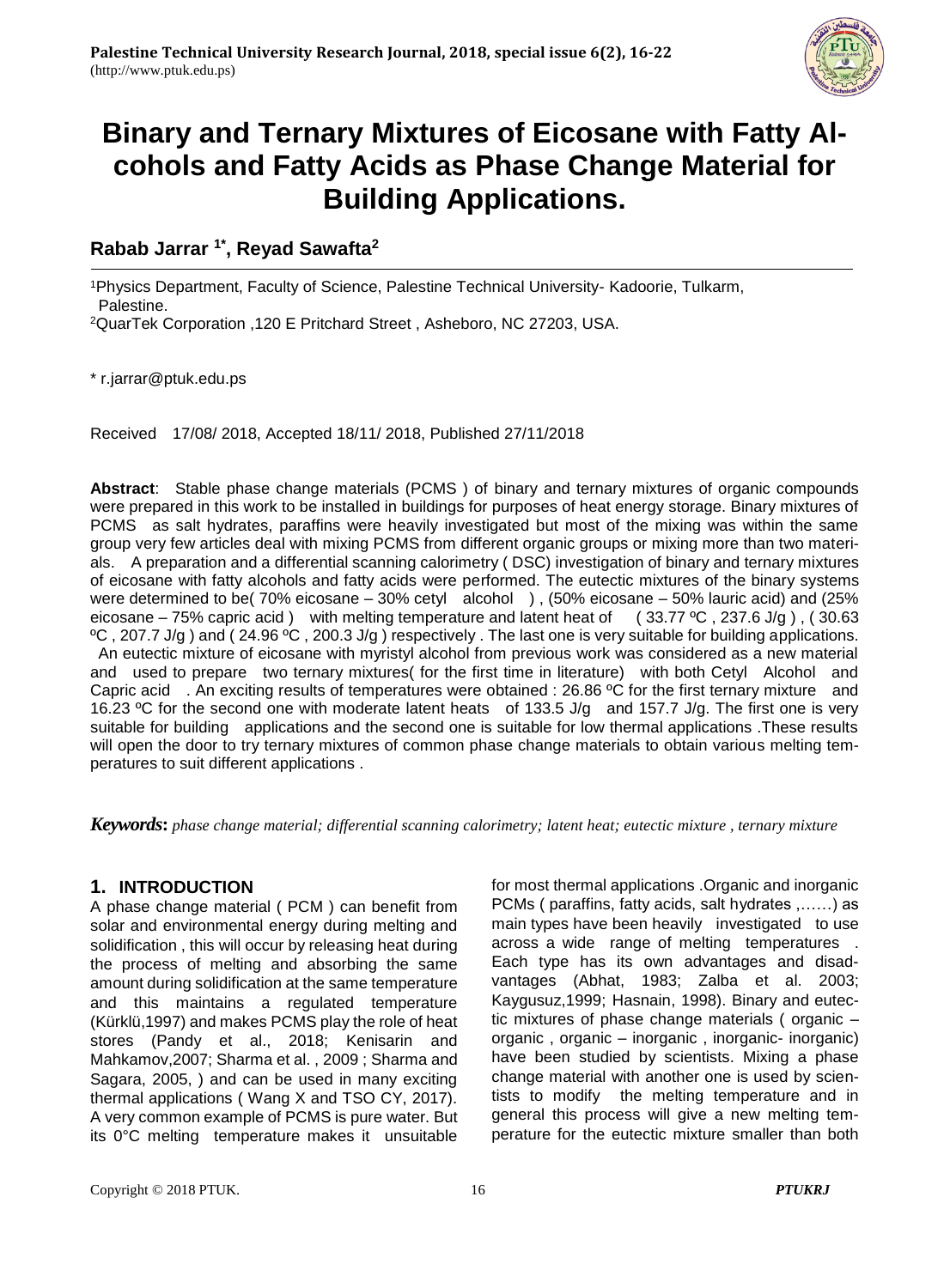components. [Feldman](https://www.sciencedirect.com/science/article/pii/0165163389900543#!) et al.( 1989) studied the thermal properties of binary eutectic mixtures of fatty acids ( capric, lauric, palmitic, stearic ) and determined their melting temperatures and their latent heat. A novel binary eutectic mixture of two fatty acids : capric (CA) and myristic (MA) with expanded perlite (EP) is prepared by Karaipekli and Sarı ( 2008). Mixtures of fatty even saturated acids (caprylic , myristic ,capric , palmitic , lauric and stearic ) were prepared in couples that differ by six carbon atoms and the eutectic mixture of each couple of fatty acids was determined by Mariana et.al. (2009) . Most of these studies deal with mixing two substances from the same type i.e mixing of fatty acids together or fatty alcohols or salt hydrates alone . Very few studies in literature investigated the mixing of two PCMs from different groups. Jarrar et al. (2016) studied binary mixtures of eicosane with myristyl alcohol and a 360 cycles of heating and cooling was applied on the eutectic mixture: 65% myristyl alcohol- 35% eicosane with nearly no significant changes on its melting temperature and latent heat .

Rathgeber et al (2013) prepared and characterized mixtures of fatty acids and alcohols with some alkanes, as phase change materials.Because of the chemical stability and good thermal properties of organic PCMS (Genovese et al. , 2006; Sarı , 2004) in comparison with salt hydrates as inorganic ones which showed significant changes in their thermal properties after conducting some cycles of heating and cooling ,while conducting nearly 1000 cycles for organic PCMS has shown small changes in thermal properties (Shukla et al., 2008) ) and due to the very few studies on binary mixtures from different organic groups (Jarrar et al. ,2016; Rathgeber et al., 2013) and to the knowledge of authors there is only one study on ternary mixtures of fatty acids only (Kant et al., 2016) . So this research aims to investigate:

Firstly the thermal properties of binary mixtures:

- Eicosane Cetyl Alcohol ( L 16 ).
- Eicosane Capric Acid ( CA).
- Eicosane Lauric Acid ( LA ).

Secondly the thermal properties of ternary mixtures of:

- Cetyl Alcohol ( L 16 ) and an eutectic mixture of (eicosane + myristyl alcohol) from previous work (Jarrar et al. ,2016)

- Capric Acid ( CA) and the same eutectic mixture of( eicosane + myristyl alcohol).

#### **2.MATERIAL, METHODS AND DEVICES 2.1 MATERIALS**

The used unmodified organic materials from Fisher Scientific (Suwanee, GA) are tabulated in table 1 with their chemical formula and molecular weight.

The main compound used in this research is eicosane which is an alkane with good thermal and chemical properties ( high latent heat , little or no supercooling, thermal stability , chemically non-aggressive, non-toxic, non-corrosive) (Genovese et al. , 2006).

| Table 1. |  | <b>LIST OF MATERIALS USED</b> |  |
|----------|--|-------------------------------|--|
|----------|--|-------------------------------|--|

| Material                    | Chemical Formula       | Molecular      |
|-----------------------------|------------------------|----------------|
|                             |                        | Weight (g/mol) |
| Eicosane                    | $(C_{20}H_{42})$       | 282.54         |
| <b>Myristyl Alcohol L14</b> | $(C_{14}H_{30}O)$      | 214.39         |
| Cetyl Alcohol L16           | $(C_{16}H_{34}O)$      | 242.45         |
| Capric Acid (CA)            | $(CH3(CH2)8COOH$       | 172.26         |
| Lauric Acid (LA)            | $CH_3(CH_2)_{10}$ COOH | 200.32         |

Cetyl alcohol and myristyl alcohol are two straight-chain fatty alcohols, derived from natural fats and oils. While capric and lauric acids are two [saturated](https://en.wikipedia.org/wiki/Saturated_fat) [fatty acids](https://en.wikipedia.org/wiki/Fatty_acid).

#### **2.2 PREPARATION of BINARY and TER-NARY MIXTURES**

#### **2.2.1 BINARY MIXTURE**

The appropriate weights of chemicals of binary mixtures of: [ Eicosane - Cetyl Alcohol L 16 ], [Eicosane - Capric Acid CA] and [Eicosane - Lauric Acid LA ] were mixed in a beaker and stirred by a magnet on a hot plate for 15 minutes to melt and to obtain a homogeneous mixture then cooled to room temperature.

#### **2.2.2 TERNARY MIXTURE**

The eutectic mixture of ( 65% myristyl alcohol-35% eicosane) which was determined and prepared in a previous study (Jarrar et al. ,2016) and has a 29.79 ºC melting temperature and 225.5 J/g latent height was considered as a new material and used to mix with cetyl alcohol and capric acid separately to obtain two ternary mixtures as described above.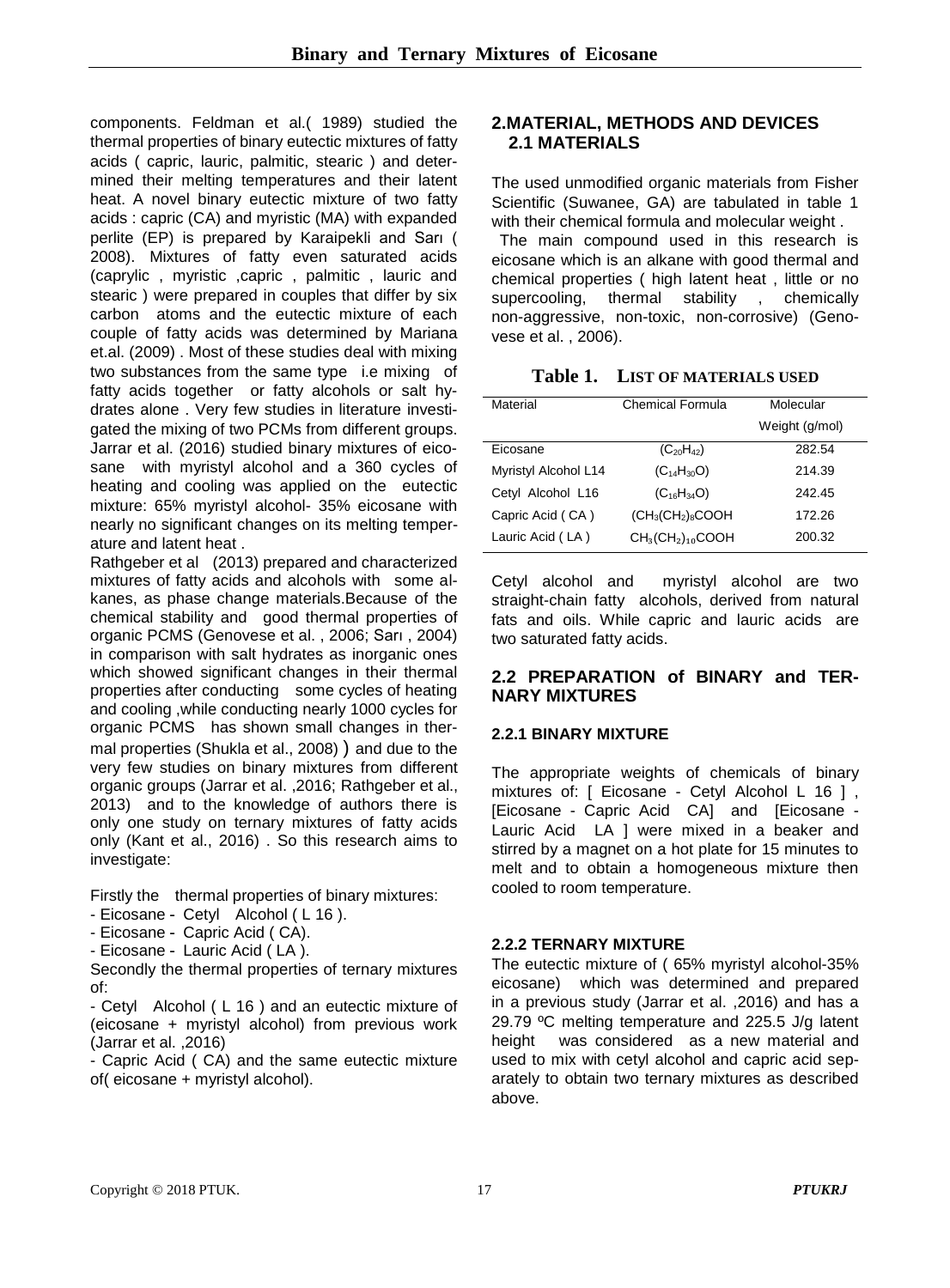### **2.3 DIFFERENTIAL SCANNING CAOLOR-IMETRY (DSC)**

A DSC 200 as a thermal analysis instrument TA was used to obtain the thermal properties ( i.e melting temperature and latent heat or heat of fusion ) for all mono materials, binary and ternary mixtures of eicosane with other compounds . A small amount of (5-6) mg of the investigated sample is taken in a small sealed aluminum pan and a heat- cool-heat cycle is conducted at a rate of 10°C/min . The first heating to 80°C was to eliminate the heat history of the sample and then the sample is cooled to 0°C and heated again to 80°C .The curves obtained were analyzed to obtain the sample melting temperature from the intersection of the steepest tangent line drawn from the melt peak point with the temperature horizontal axis. The heat of fusion or the latent heat is obtained by calculating the area under the peak of melting.

## **3.RESULTS AND DISCUSSION**

## **3.1 BINARY MIXTURE**

Figure (1-3 ) represent a part of the heat-cool-heat scan ( second heating ) for cetyl alcohol L16 , capric acid CA and lauric acid LA .The melting temperatures  $(T_m)$  and the latent heat obtained experimentally for all above mentioned materials are tabulated in Table 2.



**Figure 1. The DSC melting endothermic curve of cetyle alcohol (L16)**

Where the melting temperature and latent heat of eicosane and myristyl alcohol are considered to be (



**Figure 2. The DSC melting endothermic curve of capric acid.**



## **Figure 3. The DSC melting endothermic curve of lauric acid.**

35.67°C , 245.8 J/g ), (34.97°C , 232.6 J/g ) respectively according to (Jarrar et al. ,2016)

#### **Table 2 . The melting temperatures (Tm) and the latent heat obtained from the second heating scans after cooling for materials used.**

| Substance     | <b>Melting Temperature</b><br>$\circ$ | Latent Heat $\Delta H$<br>J/g |
|---------------|---------------------------------------|-------------------------------|
| Cetyl Alcohol | 47.02                                 | 252.7                         |
| Capric Acid   | 30.34                                 | 142.4                         |
| Lauric Acid   | 42.45                                 | 180.8                         |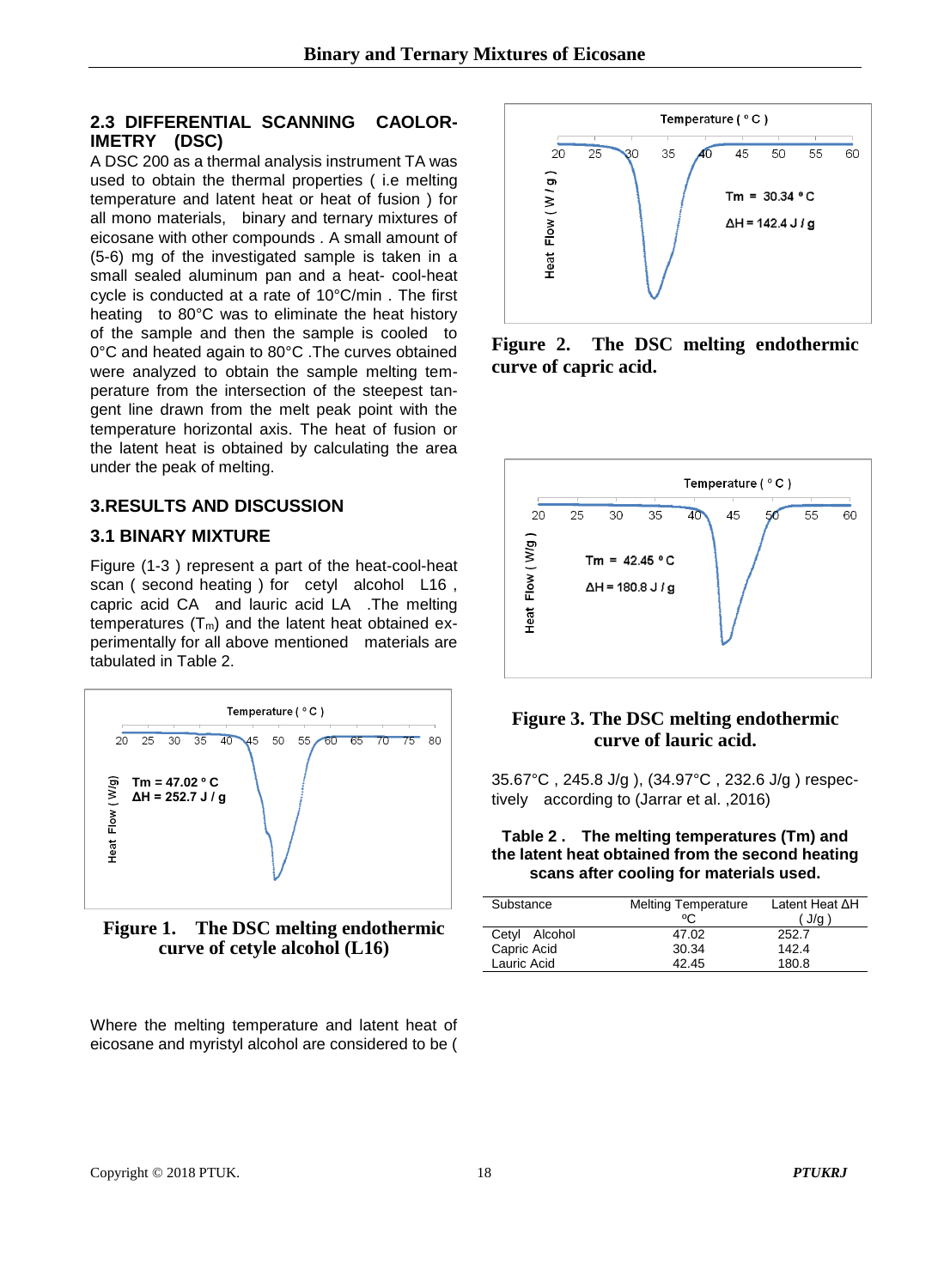The melting temperatures and the latent heat of the binary systems : [(Cetyl Alcohol L 16 - Eicosane). (Capric Acid CA - Eicosane ) and (Lauric Acid LA - Eicosane)] with different weight percentage of the components of each binary system were determined from the curves of ( heat- cool- heat) as described before (tables 3-5) .By Applying the method of references (Shilei et al., 2006; Kauranen et al.,1991) the theoretical melting temperature for the eutectic mixture of each binary system in this work is calculated using Schroder's equation:

ln X<sub>M</sub> = (ΔH<sub>M</sub>/R)( 1/T – 1/T<sub>M</sub>)

#### **Where**

 $X_M$ : the fraction of moles of the main compound  $M$ of the mixture.

ΔHM : latent heat for pure compound M in (J/mole).  $T$  and  $T_M$ : the melting temperature values of the mixture and pure compound M (K), respectively R : the gas constant ( $8.314$  J. mole  $-1.1$ K $-1$ ).

**Table 3. The melting\* temperatures and latent heat of cetyl alcohol (L16) – eicosane binary systems measured by DSC analysis**

| Cetyl Alcohol - Eicosane | $T_m$ (°C) | $\Delta H$ ( J/g) |
|--------------------------|------------|-------------------|
| (wt%)                    |            |                   |
| $100 - 0$                | 47.02      | 252.7             |
| $90 - 10$                | 40.95      | 165.0             |
| $80 - 20$                | 40.61      | 103.6             |
| $70 - 30$                | 35.29      | 108.8             |
| $60 - 40$                | 34.77      | 222.2             |
| $50 - 50$                | 33.33      | 241.9             |
| $40 - 60$                | 33.38      | 237.8             |
| $30 - 70$                | 33.77      | 237.6             |
| $25 - 75$                | 33.85      | 237.6             |
| $20 - 80$                | 33.58      | 225.0             |
| $15 - 85$                | 33.93      | 241.0             |
| $10 - 90$                | 32.85      | 218.7             |
| $0 - 100$                | 35.67      | 245.8             |
|                          |            |                   |

**Table 4. The melting temperatures and latent heat of capric acid – eicosane binary systems measured by DSC analysis.**

| Capric Acid - Eico- | $T_m({}^oC)$ | $\Delta H$ ( J/g) |
|---------------------|--------------|-------------------|
| sane (wt%)          |              |                   |
| $100 - 0$           | 30.34        | 142.4             |
| $80 - 20$           | 24.4         | 172.7             |
| $75 - 25$           | 24.96        | 200.3             |
| $70 - 30$           | 24.73        | 193.1             |
| $65 - 35$           | 25.34        | 186.4             |
| $50 - 50$           | 24.86        | 210.3             |
| $30 - 70$           | 24.57        | 236.7             |
| $0 - 100$           | 35.67        | 245.8             |

|  |  |  | Table 5. The melting temperatures and        |  |
|--|--|--|----------------------------------------------|--|
|  |  |  | latent heat of lauric acid – eicosane binary |  |
|  |  |  | systems measured by DSC analysis.            |  |

| Lauric Acid - Eico- | $T_m({}^oC)$ | $\Delta H$ ( J/g) |
|---------------------|--------------|-------------------|
| sane (wt%)          |              |                   |
| $100 - 0$           | 42.45        | 180.8             |
| $70 - 30$           | 30.93        | 203.3             |
| $50 - 50$           | 30.63        | 207.7             |
| $30 - 70$           | 30.84        | 221.3             |
| $0 - 100$           | 35.67        | 245.8             |
|                     |              |                   |

The latent heat, the experimental melting transition

**Table 6. The weight percentage of, the experimental melting transition temperature and the calculated ones by Schroder's equation and latent heat for each eutectic mixture**

| Binary                         |            | Experimental | Calculated  | Latent | $\Delta T =$ |
|--------------------------------|------------|--------------|-------------|--------|--------------|
| Eutectic                       | Weight     | Melting      | Melting     | Heat   | Texp-        |
| Mixture                        | Percentage | Temperature  | Temperature | ΔН     | $Tcal$       |
|                                |            | (°C)         | (°C)        | (J/g)  | (°C)         |
| Cetyl<br>Alcohol-<br>Eicosane  | 30%-70%    | 33.77        | 32.41       | 237.6  | 1.36         |
| Capric<br>$Acid -$<br>Eicosane | 75%-25%    | 24.96        | 24.67       | 200.3  | 0.29         |
| Lauric<br>Acid<br>-Eicosane    | 50%-50%    | 30.63        | 30.64       | 207.7  | 0.01         |

temperature and the calculated ones by Schroder's equation for the above mentioned binary mixtures with the weight percentage of each eutectic mixture are tabulated in Table 6.

Figures ( 4 - 6) represent the heat-cool-heat cycle for the eutectic mixtures of [(Cetyl Alcohol (L 16)- Eicosane ) , (Capric Acid ( CA)- Eicosane ) and (Lauric Acid ( LA)- Eicosane)] which were measured by DSC.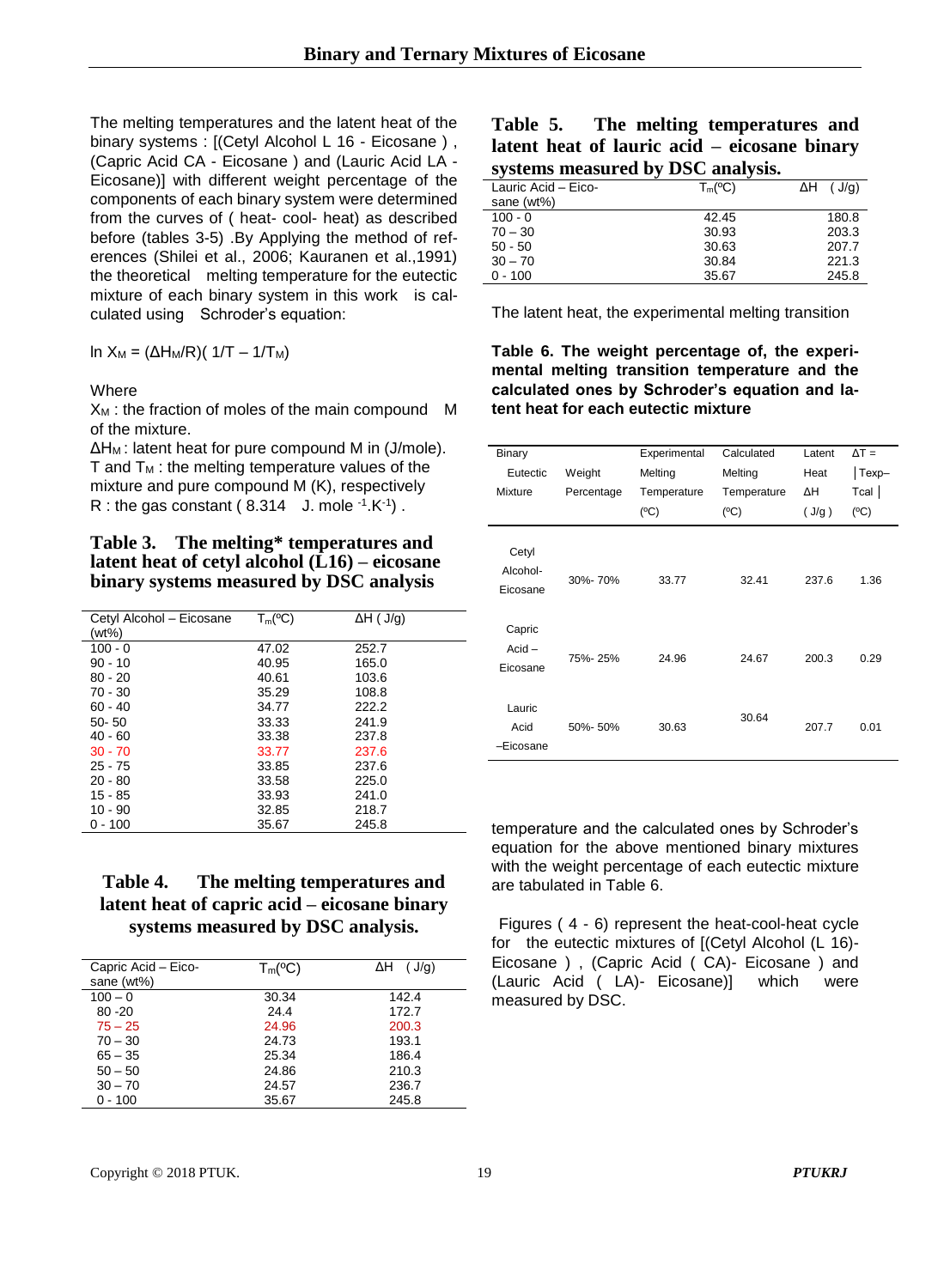From Figures (4-6) we can notice that both components of each binary mixture melted simultaneously at constant temperature which was very close to the calculated one by Schroder's equation .



**Figure 4. The DSC heat-cool-heat cycle for 30% cetyl alcohol – 70 % eicosane binary mixture**.





**Figure 6. The DSC heat-cool-heat cycle for 50% Lauric Acid – 50 % eicosane binary mixture**

The melting transition temperature was lowered for all binary mixtures including the eutectic ones as mentioned by other researchers (Feldman et al. 1989, Karaipekli and Sari 2008, Costa et al. 2009) ), a moderate latent heat was obtained for each eutectic binary mixture , a little supercooling was observed in these binary mixtures .

The melting temperature of the binary mixture 75% Capric Acid – 25 % eicosane which was 24.96 ºC with 0.29 °C deviation from the calculated one by Schroder's equation is very suitable for building and textile applications.

#### **Ternary Mixtures**

The eutectic binary mixture of (eicosane –myristyl alcohol ) from previous study (Jarrar et al.,2016 ) and because of its good thermal properties : suitable melting temperature, no supercooling ,large latent heat and thermal reliability after 360 cycle of heating and cooling is used as a new material to mix with Cetyl Alcohol (L16) to prepare the first ternary mixture and Capric acid (CA) to prepare the second ternary mixture.

The melting endothermic curves of the above mentioned ternary mixtures are represented in Figure 7 and Figure 8.



#### **Figure 7. The melting endothermic curves of the first ternary mixture.**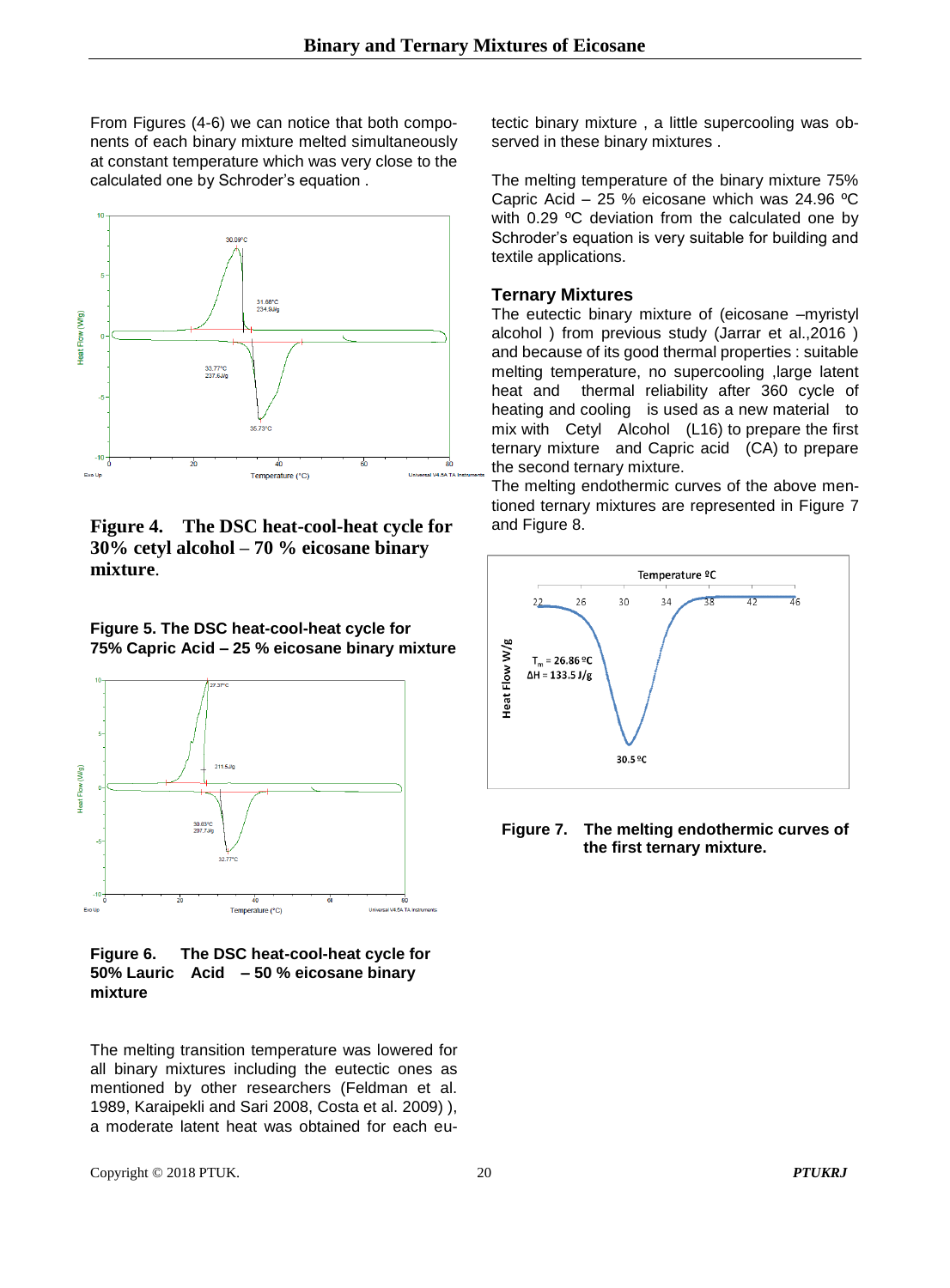|                        |            | Experimental | Latent |
|------------------------|------------|--------------|--------|
|                        | Weight     | Melting      | Heat   |
| <b>Ternary Mixture</b> | Percentage | Temperature  | ΔН     |
|                        |            | (°C)         | (J/q)  |
| (Cetyl Alcohol         | 10% +90%   | 26.86        | 133.5  |
| $L16$ ) + (65%         |            |              |        |
| Myristyl Alcohol -     |            |              |        |
| 35% Eicosane)          |            |              |        |
|                        |            |              |        |
| (Capric Acid) +        | 50%+50%    | 16.23        | 157.7  |
| (65% Myristyl          |            |              |        |
| Alcohol -35%           |            |              |        |
| Eicosane)              |            |              |        |



## **Figure 8. The melting endothermic curves of the second ternary mixture.**

An exciting result is obtained for the melting temperature of the second ternary mixture of [50% (Capric Acid) + 50 % (65% Myristyl Alcohol –35% Eicosane)],

it was measured to be 16.23 ºC which was lowered very much by the mixing process this low melting temperature is suitable for thermal applications with low temperatures. The second ternary mixture of [10% ( Cetyl Alcohol L16) + 90 % (65% Myristyl Alcohol –35% Eicosane)] with a melting temperature of 26.86 ºC is very suitable for building applications . The latent heat, the experimental melting transition temperature for the above mentioned ternary mixtures with the weight percentage are summarized in Table 7.

**Table 7. The latent heat, the experimental melting transition temperature for the ternary mixtures with the weight percentage.**

All components of each ternary mixture melted simultaneously at a constant temperature that given in Table 7 and by applying Schroder's equation to the above ternary mixtures and after considering the eutectic mixture of eicosane with myristyl alcohol as a new substance with constant melting transition temperature of 29.79 and with latent heat of 225.5 J/g, the calculated eutectic transition temperatures of ternary mixtures were 28.3 ºC and 17.86 ºC with a difference of 1.47 °C and 1.64 °C between experimental melting temperatures and calculated ones.

## **4. Conclusions**

The melting temperature of an eutectic binary mixture of (75% Capric Acid – 25 % eicosane) was determined to be 24.96 ºC with latent heat of 200.3 J/g which is very suitable for building applications. Other exciting results were obtained for ternary mixtures. A low melting temperature of 16.23 ºC for the ternary mixture of [50% (Capric Acid) + 50 % (65% Myristyl Alcohol –35% Eicosane)] which is suitable for low thermal applications and the other one [10% ( Cetyl Alcohol L16) + 90 % (65% Myristyl Alcohol –35% Eicosane)] of 26.86 melting temperature is very suitable for building applications. These mixtures were prepared from different organic groups and these results will open the door and encourage other researchers to try ternary mixtures of common phase change materials to obtain various melting temperatures to suit different applications .

## **ACKNOWLEDGEMENTS**

This research was partially supported financially by Prof.Yousef Haik a previous director of Center for Research Excellence in Nanobiosciences ( CREN ) University of North Carolina at Greensboro.

#### **REFERENCES**

Abhat A (1983) Low temperature latent thermal energy storage system: heat storage materials. Solar Energy 30: 313–332.

Costa MC , Rolemberg MP, Meirelles AJ, et.al. (2009) The solid–liquid phase diagrams of binary